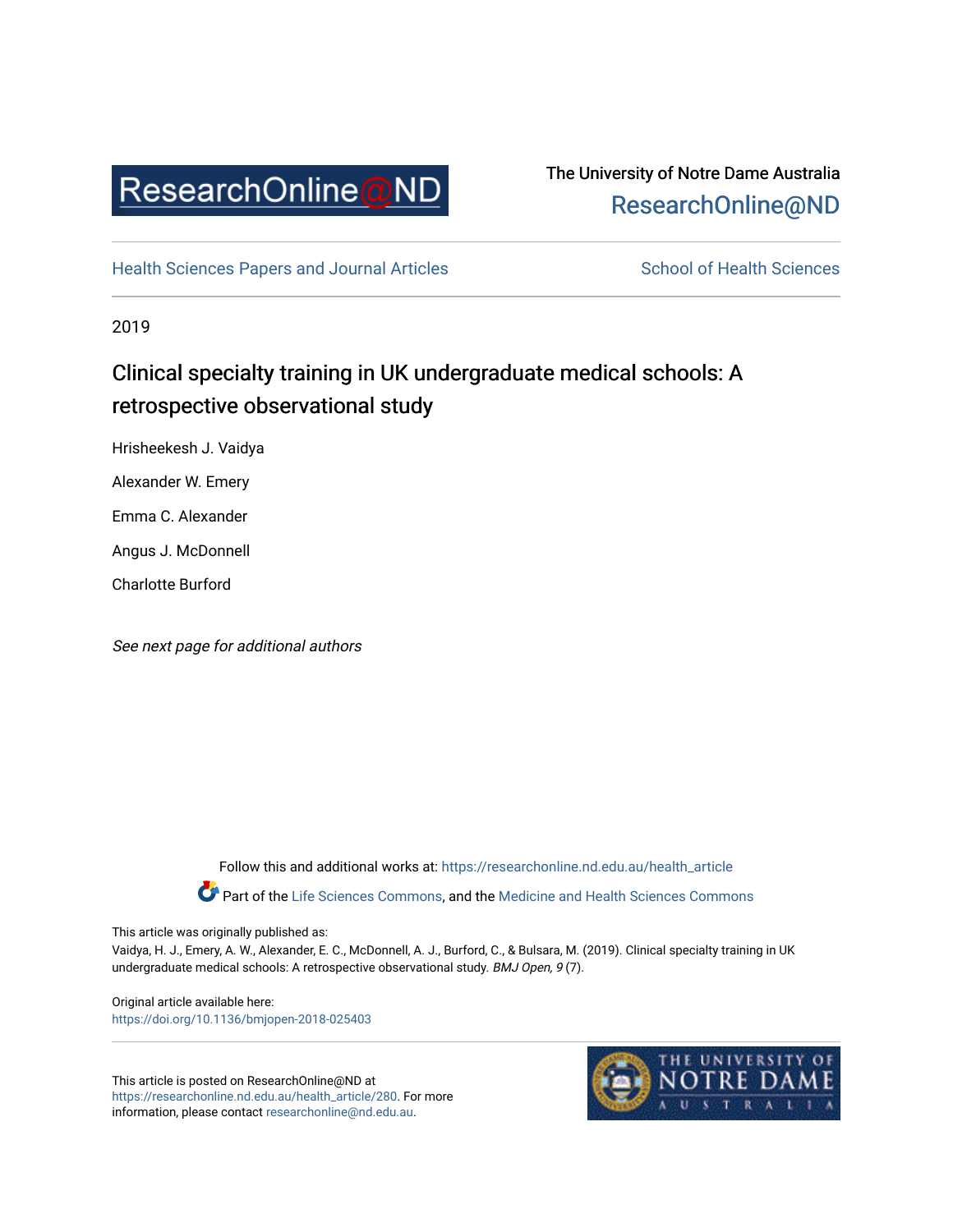# Authors

Hrisheekesh J. Vaidya, Alexander W. Emery, Emma C. Alexander, Angus J. McDonnell, Charlotte Burford, and Max Bulsara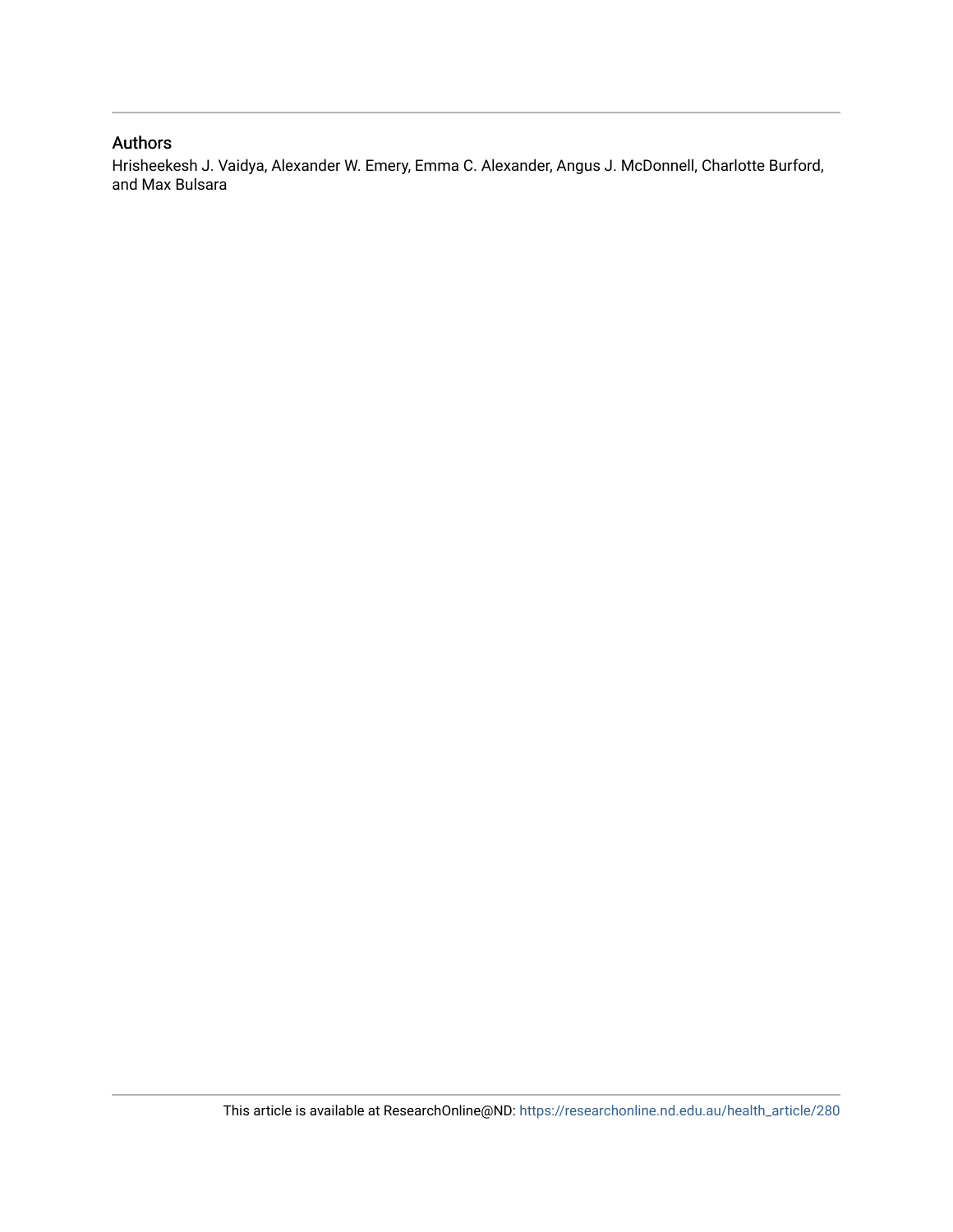This is an Open Access article distributed in accordance with the Creative Commons Attribution-Non Commercial 4.0 International (CC BY-NC 4.0) license, which permits others to distribute, remix, adapt, build upon this work non-commercially, provided the original work is properly cited and the use is non-commercial. See[: https://creativecommons.org/licenses/by-nc/4.0/](https://creativecommons.org/licenses/by-nc/4.0/)

This article originally published in the *BMJ Open* available at: https://doi.org/10.1136/bmjopen-2018-025403

No changes have been made to this article.

Vaidya, H.J., Emery, A.W., Alexander, E.C., McDonnell, A.J., Burford, C., and Bulsara, M.K. (2019) Clinical specialty training in UK undergraduate medical schools: A retrospective observational study. *BMJ Open, 9*(7). doi: 10.1136/bmjopen-2018-025403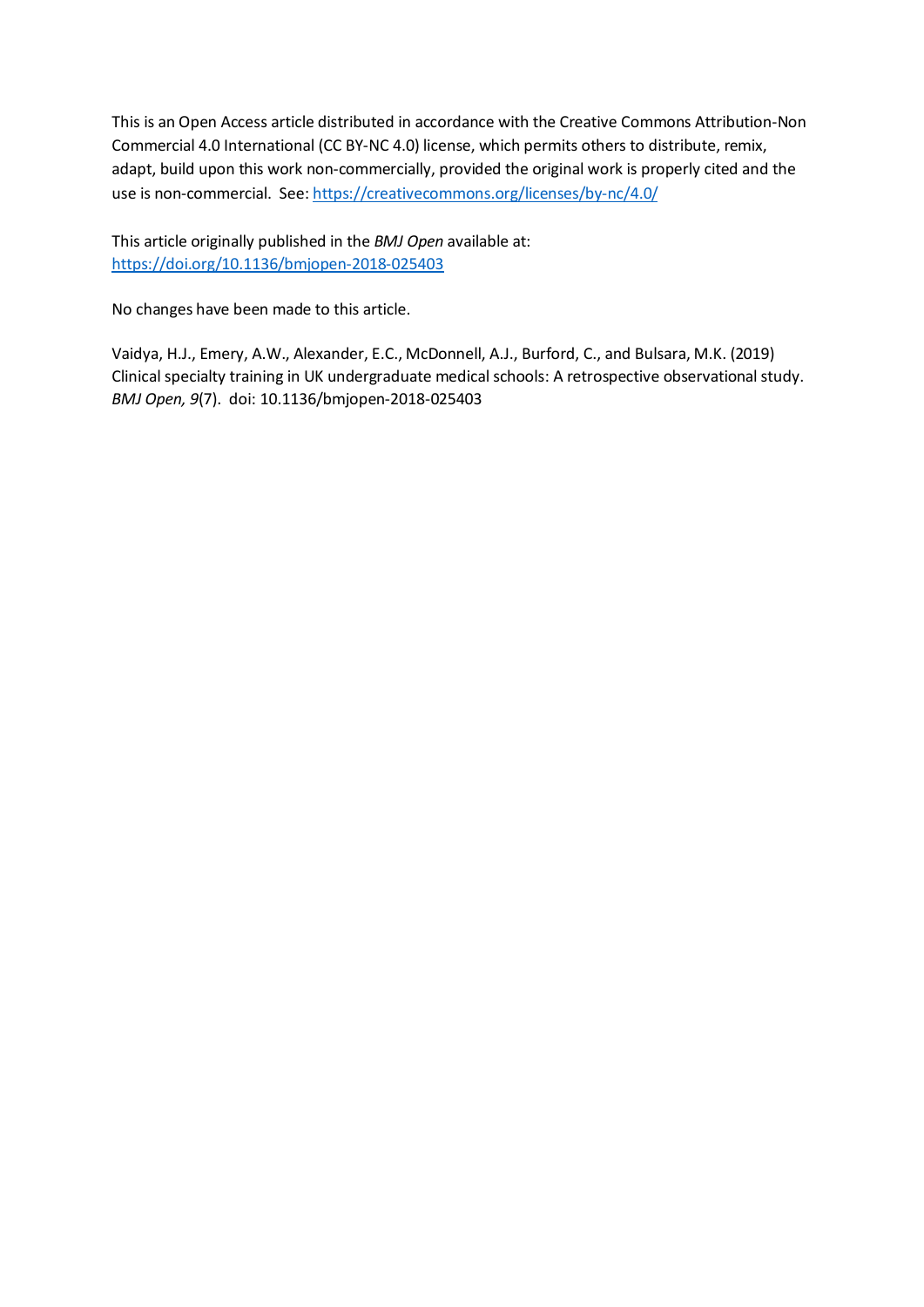# **BMJ Open Clinical specialty training in UK undergraduate medical schools: a retrospective observational study**

HrisheekeshJ Vaidya[,](http://orcid.org/0000-0001-7063-6846) <sup>01,2</sup> Alexander W Emery, <sup>02,3</sup> Emma C Alexander, <sup>04</sup> AngusJ McDonnell,<sup>1,5</sup> Charlotte Burford,<sup>® 4</sup> Max K Bulsara<sup>6</sup>

#### **ABSTRACT**

**To cite:** Vaidya HJ, Emery AW, Alexander EC, *et al*. Clinical specialty training in UK undergraduate medical schools: a retrospective observational study. *BMJ Open* 2019;9:e025403. doi:10.1136/ bmjopen-2018-025403

► Prepublication history and additional material for this paper are available online. To view please visit the journal (http:// dx.doi.org/10.1136/bmjopen-2018-025403).

Received 14 July 2018 Revised 4 May 2019 Accepted 12 June 2019

#### Check for updates

© Author(s) (or their employer(s)) 2019. Re-use permitted under CC BY-NC. No commercial re-use. See rights and permissions. Published by BMJ.

1 Faculty of Medicine, Imperial College London, London, UK <sup>2</sup>Medical Education, Medway NHS Foundation Trust, Gillingham, UK <sup>3</sup>Keble College, University of Oxford, Oxford, UK 4 Faculty of Life Sciences and Medicine, King's College London, London, UK 5 Medical Education, East Kent Hospitals University NHS Foundation Trust, Canterbury, UK 6 Biostatistics, University of Notre Dame, Fremantle, Western Australia, Australia

# Correspondence to

Dr Hrisheekesh J Vaidya; hjvaidya@gmail.com

**Objectives** To determine if increased exposure to clinical specialties at medical school is associated with increased interest in pursuing that specialty as a career after foundation training.

**Design** A retrospective observational study.

Setting 31 UK medical schools were asked how much time students spend in each of the clinical specialties. We excluded two schools that were solely Graduate Entry, and two schools were excluded for insufficient information.

Main outcome measures Time spent on clinical placement from UK undergraduate medical schools, and the training destinations of graduates from each school. A general linear model was used to analyse the relationship between the number of weeks spent in a specialty at medical school and the percentage of graduates from that medical school entering each of the Core Training (CT1)/Specialty Training (ST1) specialties directly after Foundation Year 2 (FY2).

Results Students spend a median of 85 weeks in clinical training. This includes a median of 28 weeks on medical firms, 15 weeks in surgical firms, and 8 weeks in general practice (GP). In general, the number of training posts available in a specialty was proportionate to the number of weeks spent in medical school, with some notable exceptions including GP. Importantly, we found that the number of weeks spent in a specialty at medical school did not predict the percentage of graduates of that school training in that specialty at CT1/ST1 level (ß coefficient=0.061, p=0.228).

Conclusions This study found that there was no correlation between the percentage of FY2 doctors appointed directly to a CT1/ST1 specialty and the length of time that they would have spent in those specialties at medical school. This suggests that curriculum adjustments focusing solely on length of time spent in a specialty in medical school would be unlikely to solve recruitment gaps in individual specialties.

# **INTRODUCTION**

The National Health Service is facing unprecedented recruitment pressures, particularly in areas such as general practice (GP). In 2015, the Department of Health set a specified target to recruit an extra  $5000$  GPs by  $2020$ .<sup>[1](#page-8-0)</sup> However, there are concerns this target may not be met.<sup>2</sup> Other areas are also facing pressures, notably

# Strengths and limitations of this study

- ► This study synthesises a large dataset on the amount of time spent in clinical specialties for students in 27 of the 29 UK undergraduate medical schools, using a novel and reproducible method of data collection (freedom of information requests) to demonstrate a marked heterogeneity among UK medical school curricula.
- ► Rather than relying on subjective metrics such as questionnaires to determine what motivated junior doctor career decisions, we looked at actual successful career training allocations for 2672 doctors, and used an objective metric (the time schools allocate to specialities) to examine the role specialty exposure plays in career decision making for all clinical specialties available at Core Training (CT1)/ Specialty Training (ST1) level.
- ► Among the limitations, this study collected data on curricula and of the specialty decisions of doctors entering CT1/ST1 in 2016, although these doctors would have completed medical school in 2014. The 2014 curricula that these doctors were exposed to may have been different from the 2016 curricula that we obtained information on.
- ► This study only considered graduates who entered CT1/ST1 directly after FY2, and therefore there is missing data for approximately half of all doctors; the factors influencing these doctors on specialty decisions may differ significantly. We also do not have data on which specialty doctors *applied to* for their CT1/ST1 jobs, only the specialty they obtained a job in.
- ► The impact of student-selected components or assistantships, and any exposure to specialties during the 'preclinical' portion of medical teaching, could not be assessed, although the weeks spent in these placements may influence career choice.

psychiatry and emergency medicine.<sup>3</sup> It has been suggested that increasing exposure to these specialties at medical school may help increase recruitment. $4-9$  We wished to investigate this hypothesis.

After medical school, doctors in the UK enter a 2-year Foundation programme

**BMI**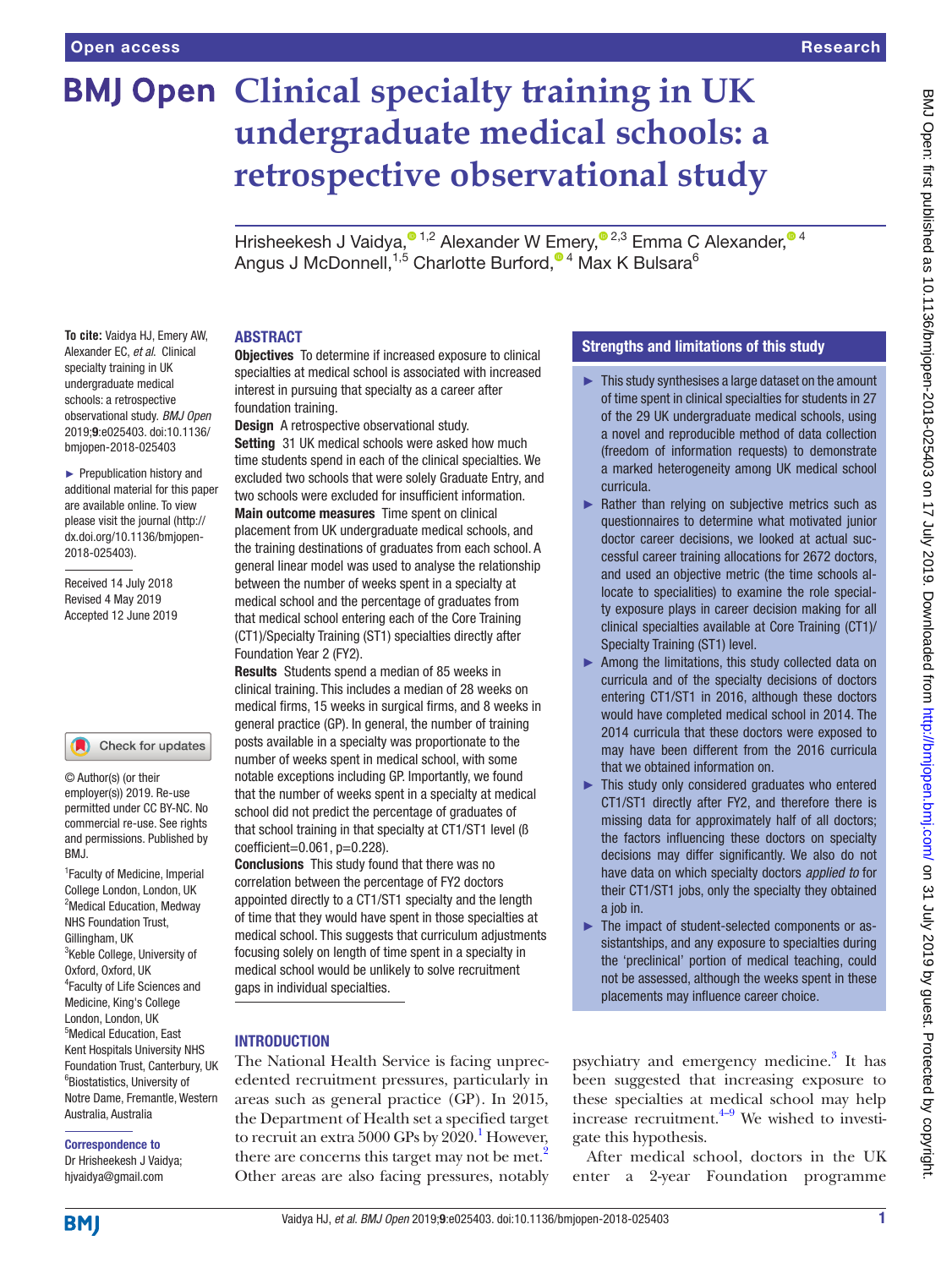(FY1, FY2), the completion of which allows entry into a specialty training programme after a competitive application process. Approximately half of FY2 doctors progress directly into these training programmes, while the other half take time out or do not continue postgraduate training. Further specialty training takes the form of Core Training (CT1) or Specialty Training (ST1) programmes. Core training programmes are generally 2years long, and trainees then progress into specialty training programmes (ST3), whereas specialty training programmes run straight through from ST1 to completion of training.

Several factors may influence the specialty that doctors choose to enter, including personality traits, perceptions of the work-life balance, length of training and quality of placements during medical school.<sup>10</sup> These have generally been studied through questionnaires of medical students or junior doctors. Outside of the UK, studied approaches to increase recruitment to hard-to-recruit specialities or rural areas have included placing students local to home, early sign-ups for medical internships and mentoring, $4-6$  with some studies suggesting that positive rural placements lead to increased interest in rural practice.<sup>78</sup> Within the UK, it has also been suggested that length of exposure to a medical specialty at medical school influences career choice. $9^{11-15}$  Based on this, it is argued that medical school curricula should be more appropriately tailored to the recruitment demands of the 21st century.

Recent research appears to have identified an association between the quantity of clinical GP teaching at medical school and entry into UK GP training; Alberti<sup>9</sup> found that there was a statistically significant association between the quantity of clinical GP training and the percentage of graduates entering the GP training pathway directly after FY2.<sup>9</sup> However other specialties have not, to our knowledge, been examined in the same way. The majority of other evidence supporting the suggestion that exposure determines later choices comes from surveys conducted during medical school, where students are asked either about their interest in pursuing a specialty after having been exposed to that specialty on placement, $\frac{111415}{111415}$  or about their perceptions or attitude to that specialty as a whole[.16](#page-8-8) However, preferences at this point may be transient<sup>17</sup> and so not actually have an impact on future career decisions. Furthermore, historical trends do not appear to show that progressive increases in exposure to general practice over the last  $30$  years<sup>[6](#page-8-10)</sup> have correlated with an increase in the proportion of UK gradu-ates entering GP.<sup>[18](#page-8-11)</sup>

In the UK, the General Medical Council supports and regulates medical education, and is responsible for quality assurance. Medical schools are free to design their own curricula, and guidance prior to  $2016^{19}$  stated that these curricula must be structured to include a range of specialties, 'including medicine, obstetrics and gynaecology, paediatrics, surgery, psychiatry and GP'. However, since January 2016, when *Tomorrow's Doctors*[19](#page-8-12) was superseded by Promoting excellence,<sup>[20](#page-8-13)</sup> the guidance on the clinical specialties that students must be exposed to has become more generalised—now simply stating that 'medical school curricula

must give medical students experience in a range of specialties, in different settings, with the diversity of patient groups that they would see when working as a doctor (R5.3b)*.'*

We wanted to understand the current exposure to different medical specialties at UK undergraduate medical schools and examine how this compared with the number of posts available at CT1/ST1. We also wanted to examine the relationship between exposure to clinical specialties at medical school and the percentage of each school's graduates being appointed to each postgraduate CT1/ST1 specialty training programme directly after FY2.

# **METHODS**

## Data collection

Freedom of Information (FOI) requests were sent to all 29 UK undergraduate medical schools asking how much time students spend on placement in each of the medical specialties as part of their clinical education. We excluded schools that were solely Graduate Entry due to differences in the structure of their curricula, and we also excluded recently established schools who had not yet produced medical graduates. Where data were missing, or medical schools did not respond, we accessed university websites (March 2017) to obtain as complete a dataset as possible.

An additional FOI request was sent to Health Education England (HEE) to determine the medical school attended by each doctor entering a specialty training programme immediately after foundation training in 2016. This used the self-declared appointments of FY2 doctors completing the mandatory National F2 Career Destination Survey 2016. Approximately half of these doctors did not enter any specialty training programme at this point. We received permission from HEE to publish the data in a journal.

Finally, we accessed publicly available data on 2016 specialty training posts and applications from the HEE website.

# Patient and public involvement

There was no patient or public involvement in this study.

# Data cleaning

Data were collated into a spreadsheet and analysed with Microsoft Excel 2016, SPSS V.24.0, and SciPy (Scipy V.0.19.1, Python V.3.6.0).

Any medical schools for which we could only classify a number of weeks less than one IQR below the lower quartile (Q1-IQR) were excluded due to insufficient data.

The names and scope of individual curricula components differed between medical schools. We therefore standardised the curricula based on the training programmes offered by HEE so that appropriate curriculum components were linked with their relevant CT1/ ST1 specialty (online [appendix table A1](https://dx.doi.org/10.1136/bmjopen-2018-025403)). As very few medical schools offered cardiothoracic surgery, maxillofacial surgery or neurosurgery specifically, and all three are available at both ST1 and ST3 level, we combined these into surgery.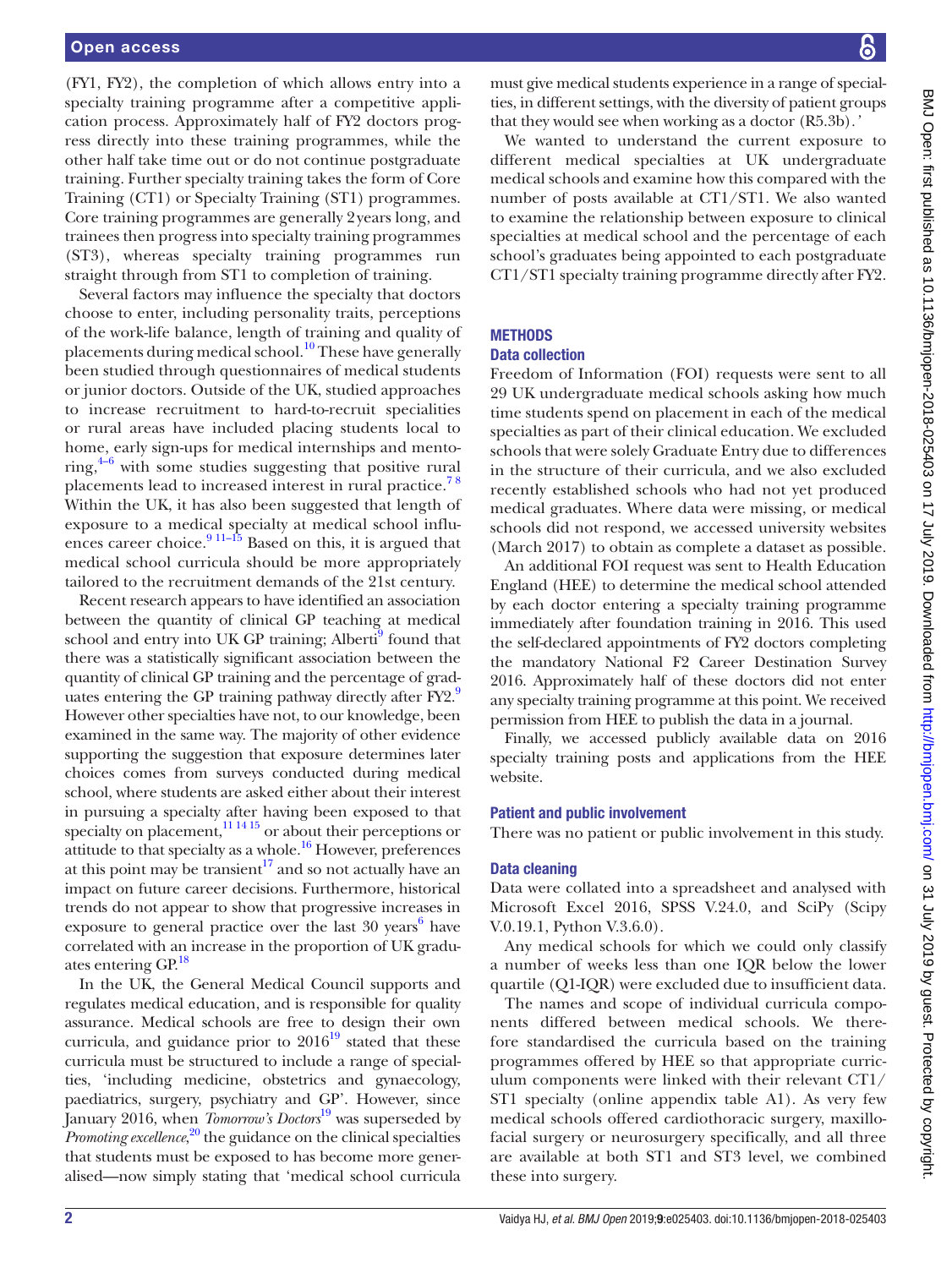

<span id="page-5-0"></span>

Special attention is drawn to the components of the Acute Care Common Stem (ACCS) programme: Emergency Medicine, Anaesthetics, Critical Care, Acute Medicine. The latter two of these were combined into Medicine for the first part of the analysis, as this is how HEE group the subjects. However, for the final part of our analysis, specialty information from the survey carried out by the UK Foundation Programme Office (UKFPO) was provided with data grouped as 'ACCS' and 'Anaesthetics'. We collated both into a single 'ACCS' specialty, and compared this with a composite category from our curricula data with all four ACCS components [\(figure](#page-5-0) 1).

#### Statistical models

A Shapiro-Wilk test for normality was performed using SPSS V.24.0 to determine appropriate descriptive statistics to describe our data. The Shapiro-Wilk test for normality revealed that data for two specialties, ACCS and ophthalmology, were non-normally distributed, so the median was used to describe all data.

A general linear model was used to analyse the relationship between the number of weeks spent in a specialty at medical school and the percentage of FY2 graduates from that medical school entering each of the CT1/ST1 specialties.

### **RESULTS**

## Current clinical curricula at UK undergraduate medical schools

Our FOI requests gathered responses that detailed placement time for all clinical years from 24 of the 29 established undergraduate medical schools in the UK. Three of the five remaining schools had sufficiently detailed information on their websites for our analysis. The remaining two medical schools were excluded due to insufficient data, leaving 27 medical schools in our analysis.



<span id="page-5-1"></span>Figure 2 Total time in clinical training in UK undergraduate medical schools.



<span id="page-5-2"></span>Figure 3 Box plots showing median length of time spent at medical school in different clinical specialities, with whiskers showing range. \*Medicine includes acute medicine and critical care. GP, general practice; O&G, obstetrics & gynaecology.

UK medical students spend a median of 85 weeks in clinical training, with a wide variation between medical schools (range 64–99, [figure](#page-5-1) 2).

During this time, a median of 28 (IQR 22–35) weeks is spent in medical specialties, 15 (IQR 11–18) weeks in surgical specialties and 8 (IQR 5–10) weeks in GP ([figure](#page-5-2) 3). The remaining time is spent on obstetrics and gynaecology, paediatrics and psychiatry (6weeks each), ophthalmology (1week; [figure](#page-5-2) 3) and other specialties.

Notably, most medical schools had several weeks that could not be classified, as the information provided by the medical school was unclear, or it varied between students, such as in student-selected components (also known as 'special study modules') or FY1 shadowing/student assistantships. Medical schools had a median of 5.2 weeks in this 'Unknown' category.

From the available data it appeared that some specialties lacked dedicated time within the curricula of most medical schools. Notably, of 27 schools, only 10 reported dedicated time in anaesthetics, only six for public health and three for clinical radiology. None of the medical schools allocated any clinical time specifically to histopathology that was labelled as such.

## Median medical school exposure and number of CT1/ST1 training posts and applications

We first examined the median exposure to a specialty across all medical schools, and compared this with the total nationwide number of training posts available in that specialty at CT1/ST1 level [\(figure](#page-6-0) 4). Excluding GP, there is a statistically significant positive relationship between the median length of time spent in a specialty at medical school and the number of training posts available in that specialty at CT1/ST1 level (when excluding GP, correlation=0.91,  $p<0.001$ ). GP is notable for having a much higher proportion of jobs available (3802 posts, 43% of all CT1/ST1 jobs) compared with the number of weeks spent on clinical attachment at medical school (median 8weeks; less than 10% of time in the clinical years of medical school). To better visualise specialties that were comparatively over-represented or under-represented at medical school, we have plotted a line of best fit for all hospital specialties (ie, excluding GP).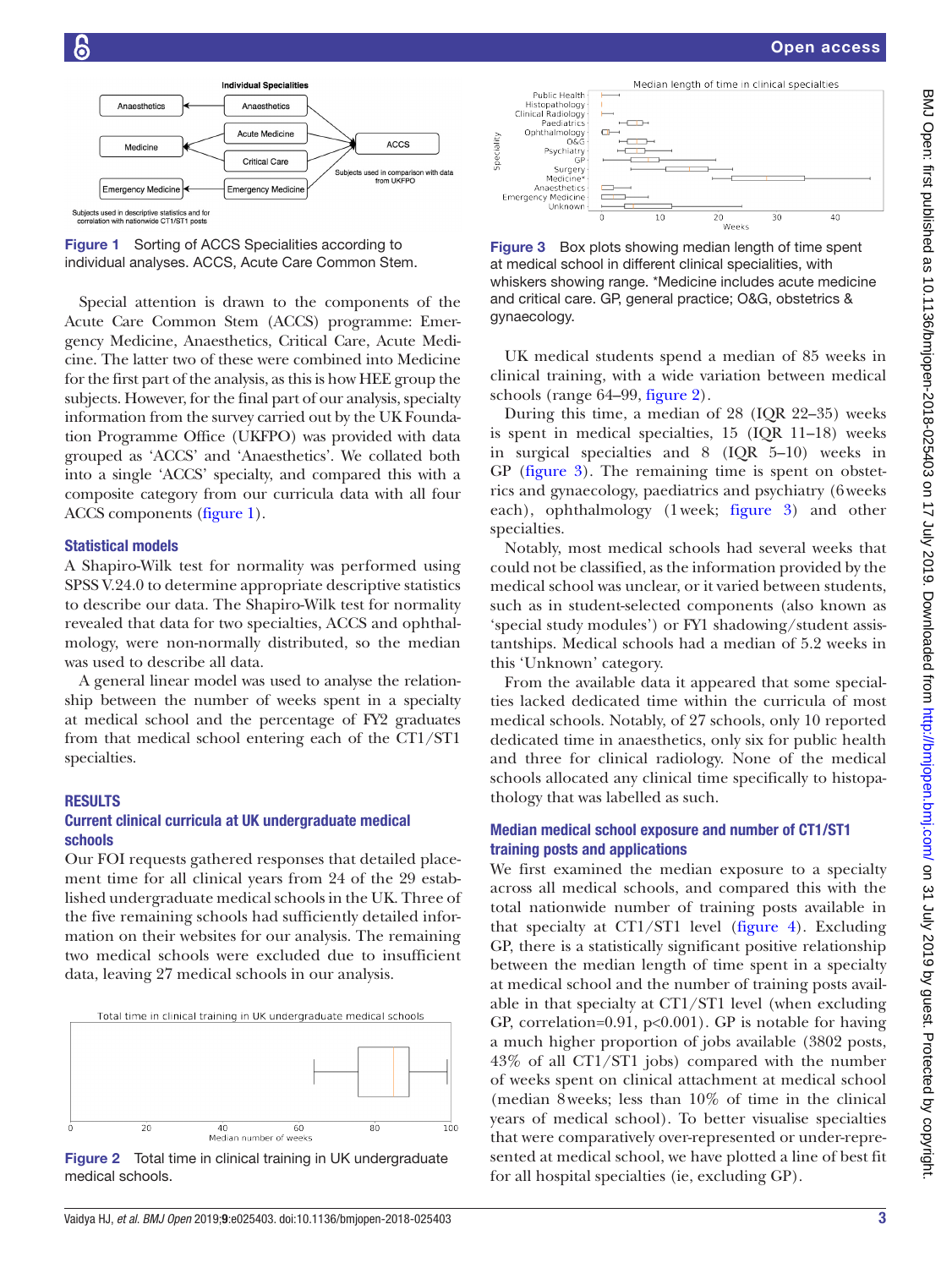on specialty at medical school

Weeks spent

 $\overline{25}$ 

 $\overline{a}$ 

 $\overline{15}$ 

10

5

<span id="page-6-0"></span> $\mathbf{o}$ 



Number of CT1/ST1 training posts available in a specialty compared

# Medical school exposure and number of alumni entering CT1/ ST1 specialty training after FY2

The data obtained from HEE included 6752 respondents from 34 UK medical schools and categories for non-UK European Economic Area and non-European Economic Area schools. Of these, 3231 doctors (47.85%) reported that their next destination was specialty training in the UK. Non-UK and graduate medical schools were excluded, as were those responses that were left blank. This left 2672 responses. These results were normalised with the total number of respondents as the denominator, to give the percentage of respondents from each included medical school that picked a particular specialty (including GP). This was then compared with the number of weeks that students from that medical school spend on that specialty.

A generalised linear model was fitted to investigate the relationship between medical school exposure and number of alumni entering specialty training. The dependent variable was the percentage of graduates from each medical school who entered a specialty after FY2, and the independent variables were the number of weeks during medical school spent on that specialty, the specialty, and the medical school. Our model shows the number of weeks of training does not have any impact on the percentage of alumni choosing the specialty (β coeffi $cient=0.061, p=0.228$ .

A scatter plot [\(figure](#page-6-1) 5) visualises this this relationship. Overall, there is a clear correlation between the number of weeks spent on a specialty and the percentage of doctors picking that specialty after FY2: medical students spend more weeks in specialties that have more jobs. However, looking at any individual specialty, there is no association; that is, changing the number of weeks spent

on a specialty between medical schools has no impact on the percentage of FY2 doctors entering that specialty.

#### **DISCUSSION**

We found that the clinical curriculum in medical schools across the country varies widely, both in the total number of weeks spent in clinical education, and in how this time was divided among different clinical specialties. This division of time in medical school is generally proportional with the number of posts available at CT1/ST1 level,



<span id="page-6-1"></span>Figure 5 Scatter plot comparing number of weeks spent in a specialty at medical school, with the percentage of graduates from that medical school who entered that specialty after FY2. ACCS, Acute Care Common Stem; GP, general practice; O&G, obstetrics & gynaecology.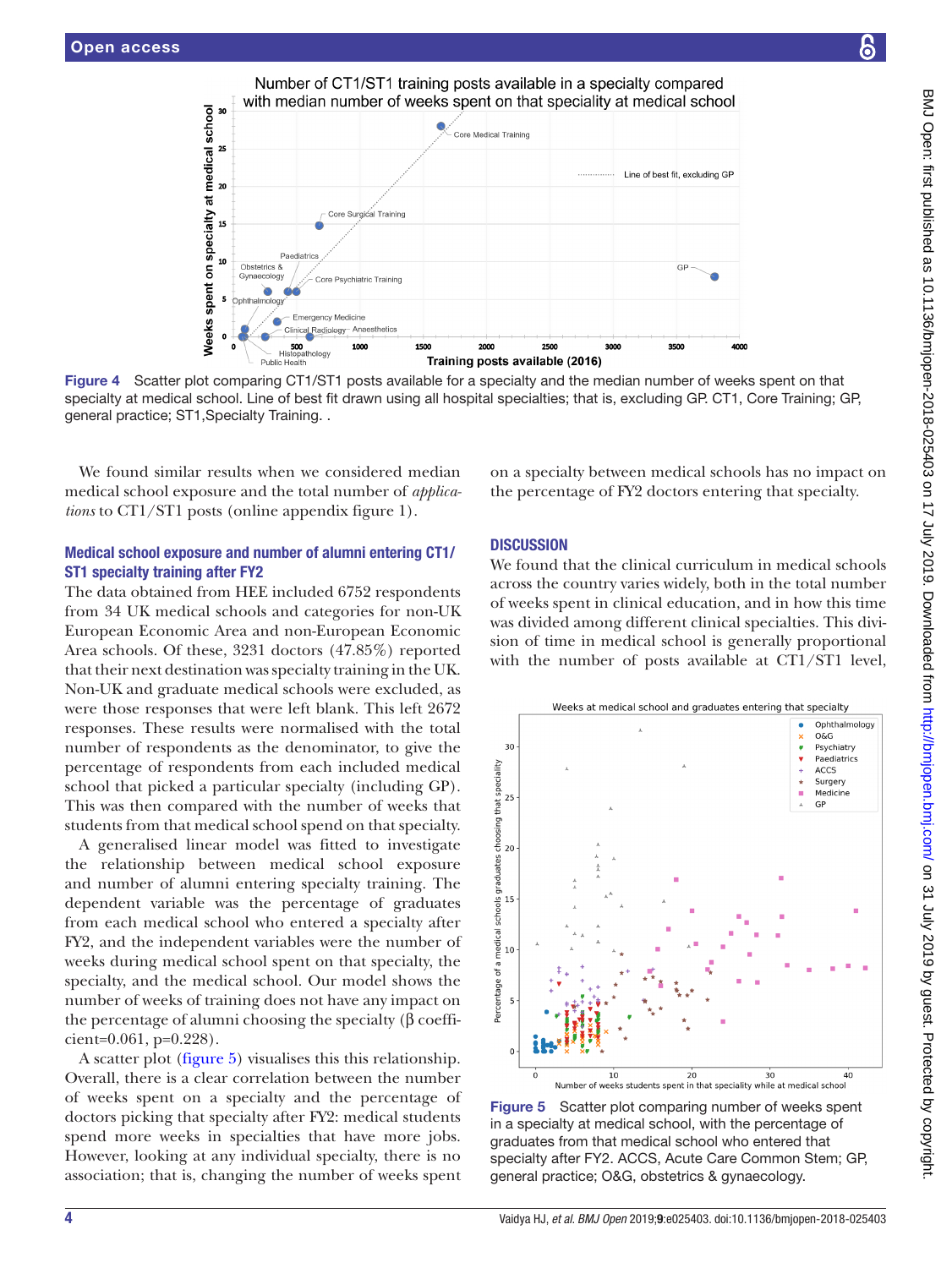with the notable exception of GP. However, we found no evidence that spending more weeks on a specialty placement at medical school had any effect on a students' likelihood of entering that subject at CT1/ST1 level.

Compared with the percentage of CT1/ST1 jobs available, students spent a disproportionately long time in medical school on obstetrics & gynaecology and surgical specialties. Conversely, GP was under-represented, with students spending a median of 8 weeks (9%) on GP placements, even though over 40% of CT1/ST1 posts were in GP. Similarly, students spent less time in the ACCS specialties than the number of CT1 jobs would imply is appropriate, and 17 schools did not report any formal time in anaesthetics.

We also found that most medical schools did not allocate and label any specific clinical time on radiology, histopathology or public health. It may be argued that much of the content of these specialties is covered in preclinical and extraclinical education, and some specialties have greater crossover than others—for example, radiology is interwoven into most other specialties; positive exposure to obstetrics could make a student more sympathetic to surgery in general; end of life experiences across all specialties could encourage an interest in palliative medicine. Similarly, the lower amount of time spent on GP placement may simply be because many of the diseases and treatments experienced in GP are also encountered across the various hospital specialties.

However, their exclusion may force many doctors to seek exposure during taster weeks in the foundation years if they wish to experience the day-to-day life of doctors in these specialties. This is significant as data from UKFPO (2016) show that 62% of doctors do not change their first preference of specialty training programme over the course of their Foundation years. $^{21}$  Of those that do, 19.7% preferred a different specialty, rather than being deterred from their original choice due to a negative rotation (3%) or due to a change in personal circumstances  $(7.8\%)$ .<sup>[21](#page-8-14)</sup> Additionally, some competitive specialties such as neurosurgery usually require a rich CV with multiple publications in order to secure a training number, which may be hampered by insufficient exposure during medical school. Overall, however, our data suggest that relative exclusion or overemphasis of specialties does not appear to affect career decisions. This is contrary to previous studies that used survey responses after medical school placements[.11 14–16](#page-8-7)

Our results also differ from a study conducted by Alberti *et al* using data from doctors starting GP training in 2014 and 2015, which had reported a significant association between the quantity of 'authentic' GP teaching in medical school (defined as teaching in a practice with patient contact) and the percentage of graduates entering GP training<sup>[9](#page-8-6)</sup> directly after FY2. We looked at all specialty training programmes, including GP training, and found no association. This difference may be explained by a number of factors. First, a statistically significant association (defined without correction for multiple analyses at P=0.05) was only found in the subgroup analysis for 'authentic GP teaching' whereas our analysis may have also captured non-clinical specialty

exposure during clinical years, for example through small group teaching. Second, the observed association was weak; Alberti reported correlation coefficients of 0.41 and 0.3 for 2014 and 2015 respectively.

This result does not exclude the possibility that time spent on specialty rotations does affect career preference, rather that whatever that effect may be did not translate to a measurable change in specialty training choice in our study. Any effect may also be masked by other factors. For example, some students may be dissuaded from doing a specialty after placement time, or doing a placement may encourage students to choose a specialty, but in a non-linear way - such that doing 10 weeks may be no more influential than doing 1week. As reported in Burford *et al* when investigating student interest in the brain-related specialties, factors such as a negative experience on placement were self-reported as deterrents, but additional factors such as positive experiences during intercalated degrees may be influential.<sup>22</sup>

We believe our study is the first to consider actual career destinations of all UK CT1/ST1 doctors in a single year group cohort and attempt to correspond these with the clinical curricula of their medical school. We acquired unpublished data directly from nearly all medical schools in the UK from HEE, and hope this resource may be helpful for educators and students.

There were several limitations in our methodology. First, we looked at 2016/17 data for the medical school curricula, and 2016 data for CT1/ST1 jobs. However, doctors applying in the 2016 cycle would have completed medical school in 2014. The curricula at their medical school may have changed in that time.

Second, we looked at just 1year's worth of data, while the number of doctors entering each training programme changes year-on-year. However, this year-on-year variation is small relative to the differences between specialties (online [appendix figure 2\)](https://dx.doi.org/10.1136/bmjopen-2018-025403).

Furthermore since our data were from UKFPO's report on destinations after FY2, we only have information on doctors who are directly progressing to ST1/CT1 immediately after FY2. We do not have information on the specialties chosen by the 50.4% of doctors who did not directly enter specialty training after FY2. These graduates may disproportionately be those attempting to enter competitive specialties, or doctors who are still undecided between multiple specialties, and therefore the specialty decisions of these doctors remain unknown.

Thirdly, it is possible that some exposure to certain specialities was not captured by our study. Every medical school we studied had some time allocated for student-selected components (special study modules), or assistantships. The specialties involved in these components of clinical courses would vary from student to student, and so we could not categorically allocate it to any individual specialty. A median of 5.2 weeks (IQR 3.6–12) is spent on this 'Unknown' category, and for some students this will have included specialties we thought were under-represented or over-represented. Indeed, student-selected